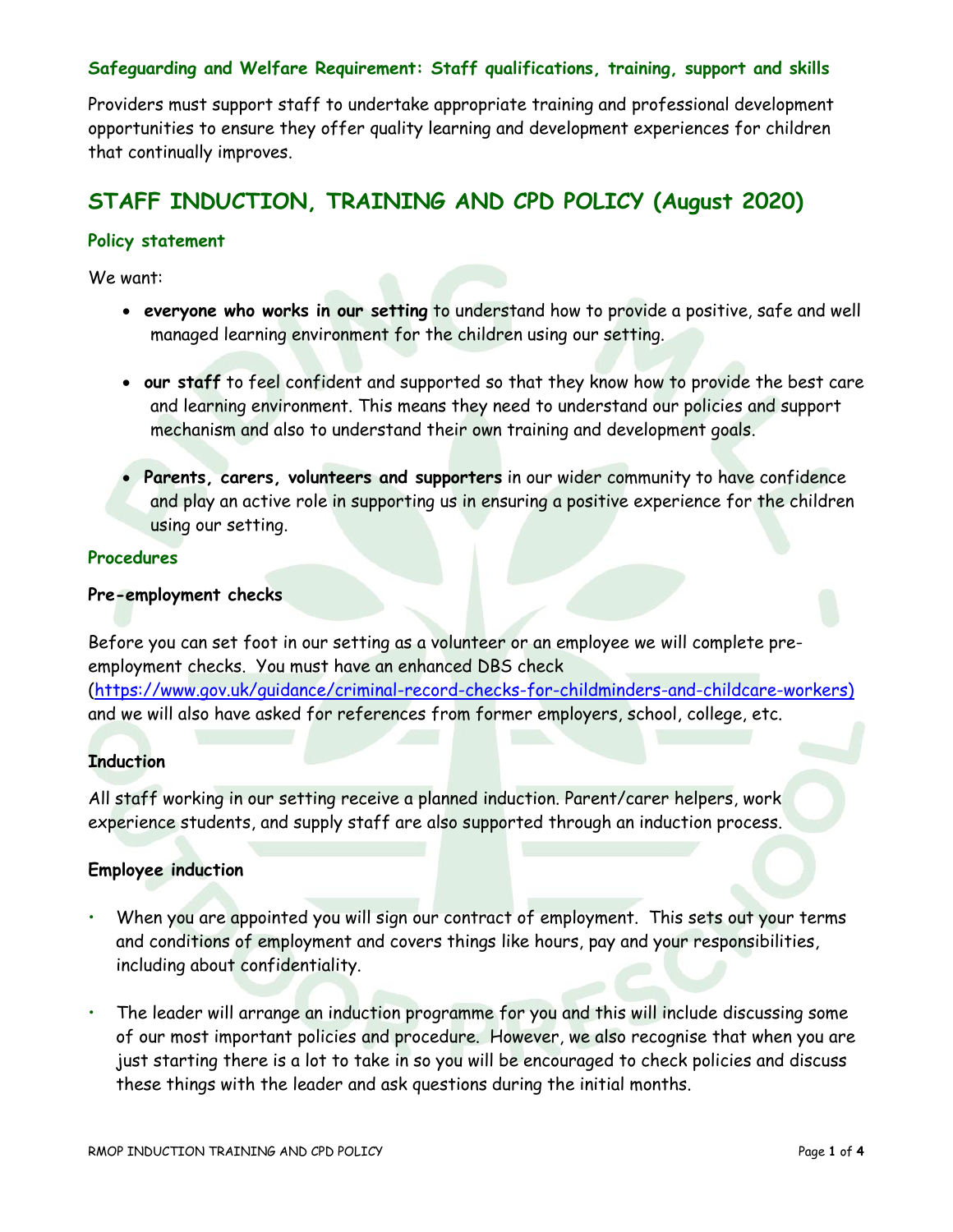- The induction programme for new employees will include:
	- **-** Introductions to all employees and volunteers (including management committee members).
	- **-** Familiarisation with the site, buildings, health and safety, and fire and evacuation procedures.
	- **-** Familiarisation with policies and procedures.
	- **-** Familiarisation with our mission statement, core values and curriculum.
	- **-** Introduction to the parents, especially parents of allocated key children where appropriate.
	- **-** Familiarisation with confidential information in relation to any key children where applicable.
	- **-** Details of the tasks and daily routines to be completed.
- The induction period lasts at least two weeks. The leader and/or deputy leader inducts new employees and volunteers.
- During the induction period, the individual must demonstrate understanding of and compliance with policies, procedures, tasks and routines.
- Successful completion of the induction forms part of the probationary period.
- As part of this process the Leader will sit down with you to discuss your objectives and goals over the next 12 months. You will both agree a list of objectives- which will include the outcomes you both want. As part of this we will also agree your training objectives as part of a personal development plan.
- Following induction, we continue to support our staff to deliver high quality performance through regular supervision and appraisal of their work (see below).

# **Volunteer (including our Board of Trustees) induction**

All volunteers (including students on placement in the setting) will be subject to some preemployment checks and will be advised about (and will have to read and understand) key policies such as those relating to child safeguarding, maintaining confidentiality and data protection.

# **Accessing and understanding our policies**

If you are new to RMOP or our setting the first port of call should be our Policy Framework document. This tells us how our polices fit together. We encourage parents, carers and people considering working with us to familiarise themselves with our policies either via our website or by asking to view hard copies whilst on site.

# **Ongoing training, refresher courses and continuing professional development (CPD)**

Part of being confident and providing the best outcomes for children is knowing you are up-to date with trainings.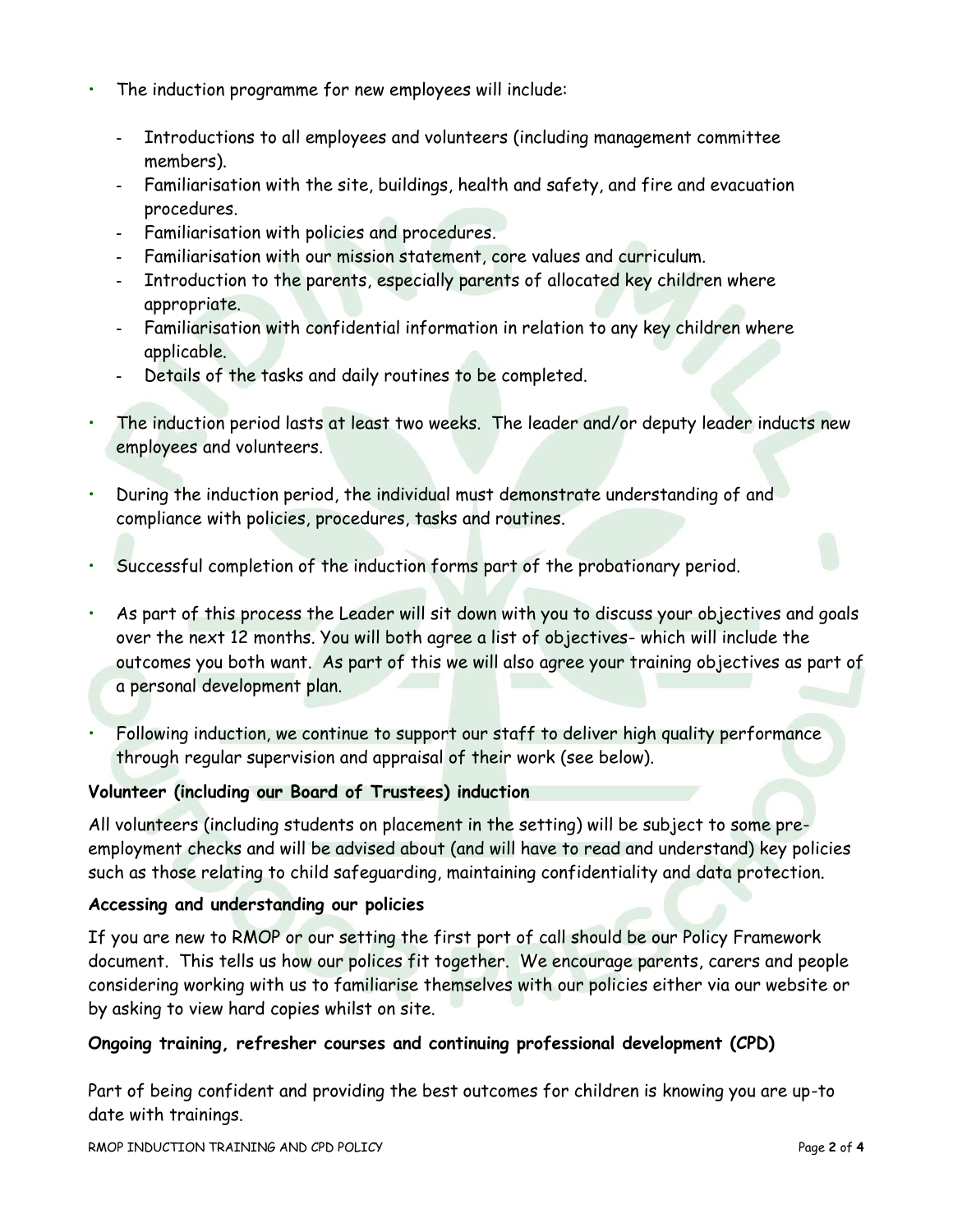## *Ongoing training and refresher courses*

Some training is just about making sure that you are up to date with the basics. We want to make sure that all staff are up-to date with required training such as child safeguarding training and Paediatric First Aid. The Trustees have set targets for the Leader to ensure the team maintain good levels of these basic skills.

# *Personal and professional continuing development*

Riding Mill Outdoor Preschool values all the people who work within it. We want to enable our children and parents/carers to feel happy, safe and secure in our stimulating learning environment. If we are to achieve this, then all staff within our setting have a part to play. A programme of continuing professional development recognises and develops the contribution that all adults can make to preschool improvement. We want to ensure all staff within our setting are offered opportunities for professional development and to provide the framework through which all staff are supported to access these opportunities.

- All staff are entitled to an annual appraisal, through which professional development needs may be identified to support negotiated targets for development. We review job descriptions at yearly appraisals and also identify the need for training as part of the appraisal procedure. In addition we revisit the appraisal during termly supervision where any further training needs can be identified.
- Staff who have had training are asked to cascade the information to other staff at staff meetings/INSET days. In addition, we engage in discussions to decide how we can usefully implement the training in the setting. We also ask staff members to evaluate any training they attend. We use this information to evaluate the usefulness of the training for future reference.
- We keep fully up to date with new training via the support we receive from Northumberland County Council's Early Years Team.
- We ensure all staff have equality of opportunity without discrimination in seeking the highest level of personal achievement.
- We regularly moderate our work to ensure we are continuing best practice.
- We carry out peer observations on each other half termly for each staff member.

#### *Training courses which incur a cost*

- There may be occasions where staff identify a particular training course they would like to attend as part of their CPD which isn't provided as part of our SLA with Northumberland Council.
- Where possible, RMOP would seek to fund this training to support the professional development of our staff. However, where there is significant cost (currently £100 or over) for the training there are circumstances whereby we require the member of staff to repay the cost of the course.